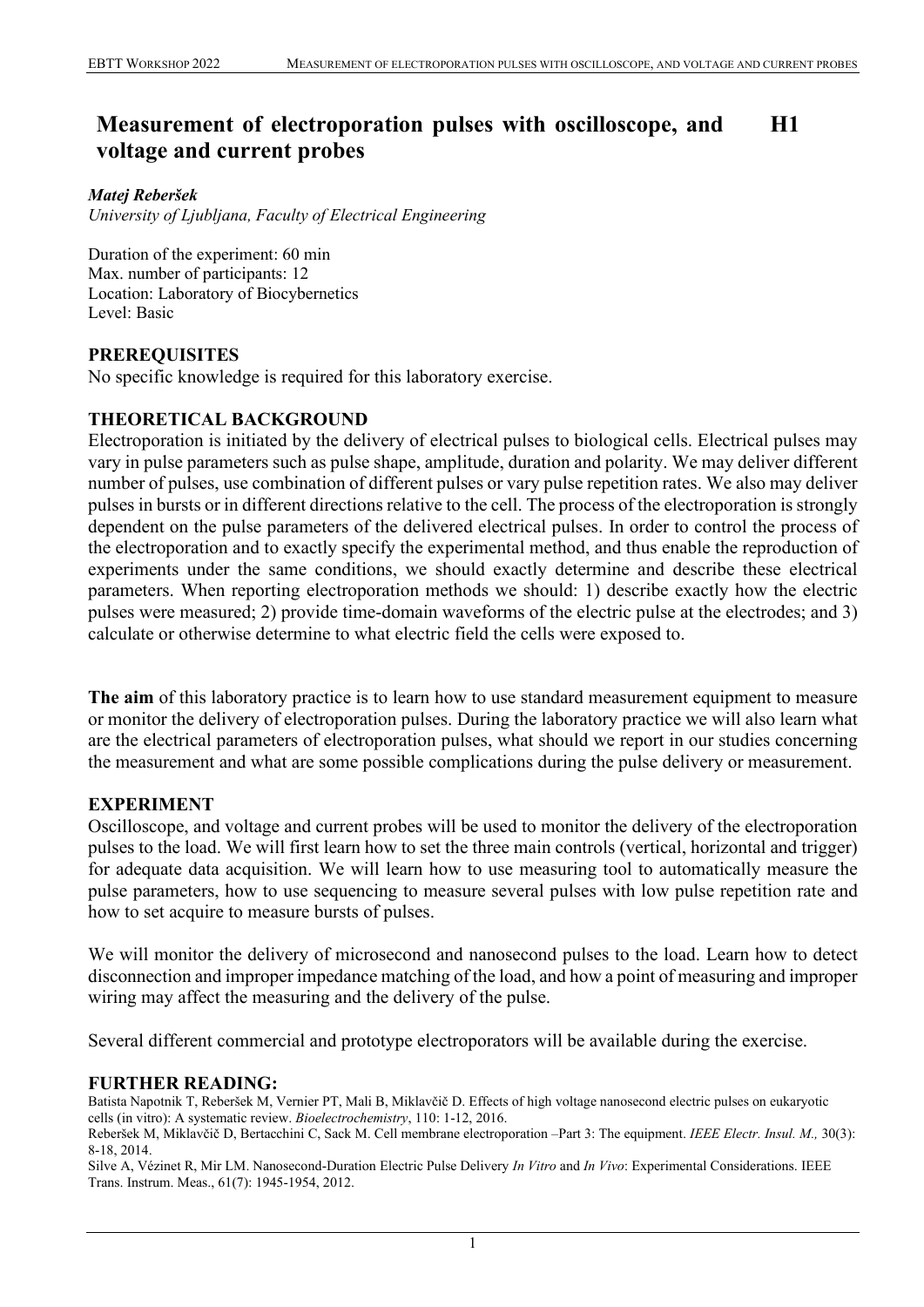Kenaan M, El Amari S, Silve A, Merla C, Mir LM, Couderc V, Arnaud-Cormos D, Leveque P. Characterization of a 50-Ω Exposure Setup for High-Voltage Nanosecond Pulsed Electric Field Bioexperiments. *IEEE T. Biomed. Eng.* 58(1): 207-214, 2011. Reberšek M, Miklavčič D. Concepts of Electroporation Pulse Generation and Overview of Electric Pulse Generators for Cell and Tissue Electroporation. In *Advanced Electroporation Techniques in Biology and Medicine*, *CRC Press*, 17:341-352, 2010. Silve A, Villemejane J, Joubert V, Ivorra A, Mir LM. Nanosecond Pulsed Electric Field Delivery to Biological Samples: Difficulties and Potential Solutions. In *Advanced Electroporation Techniques in Biology and Medicine*, Pakhomov AG, Miklavcic D, Markov MS, *CRC Press*, 18: 353–368, 2010.

#### **NOTES & RESULTS**